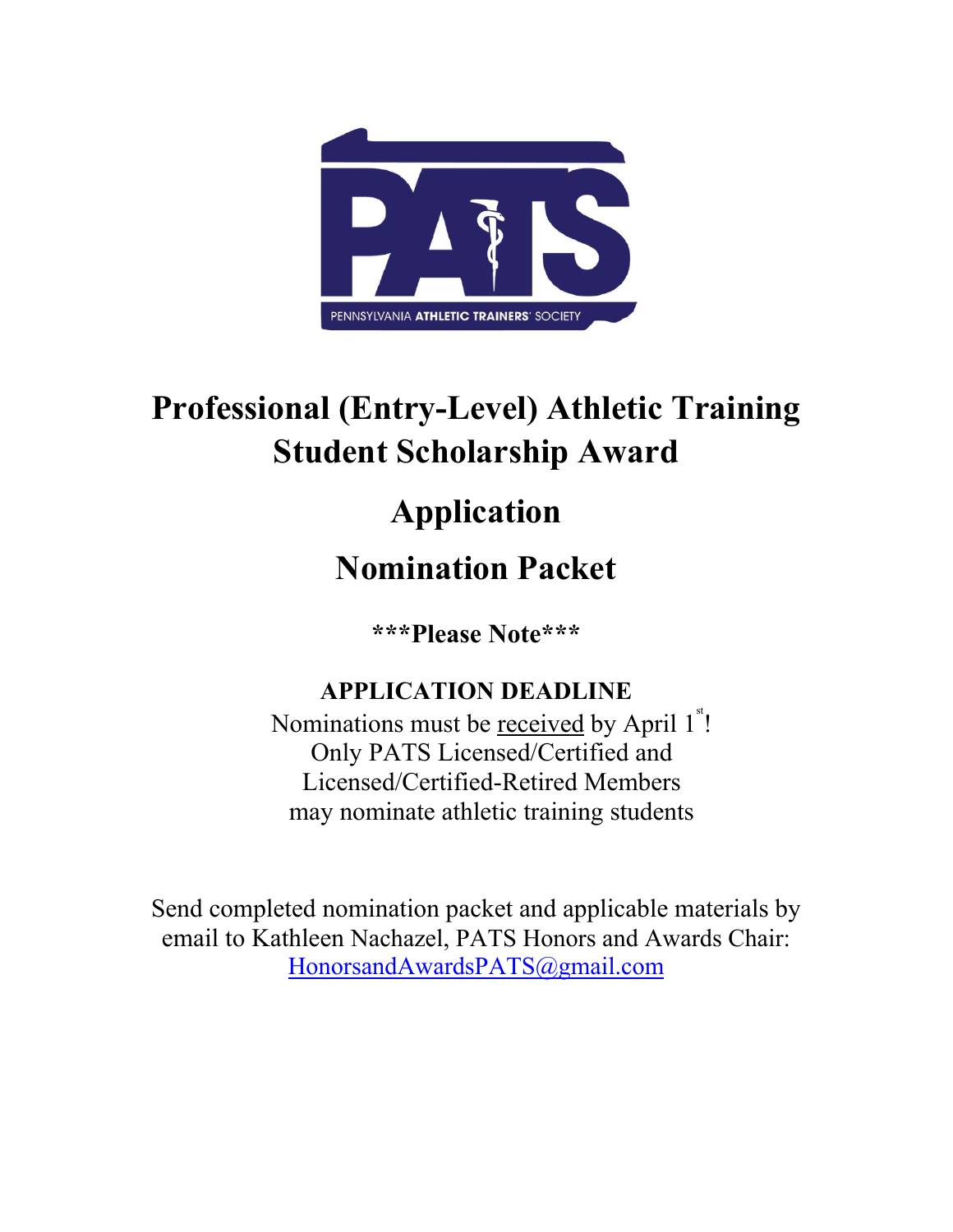#### **INTRODUCTION:**

The Pennsylvania Athletic Trainers' Society, Inc. is accepting applications to honor the outstanding students from the membership of PATS, Inc. These scholarships will be awarded to students who have demonstrated success academically and excelled as professional (entry-level) athletic training students. Currently, five \$2,000.00 scholarships will be awarded annually to deserving students in entry-level accredited programs who have participated with distinction in a college or university athletic training program. These scholarships are meant to encourage the recipient to pursue their education in athletic training and a career in athletic training.

Any Licensed/Certified or Licensed/Certified-Retired member of PATS, Inc., in conjunction with the program directors of the students' institution, may nominate no more than one candidate for this award. Additionally, no more than two candidates can be nominated from any one institution. The PATS, Inc. Licensed/Certified or Licensed/Certified-Retired member and/or the program director of the students' institution are responsible for establishing the candidate's eligibility.

**All materials are to be completed (forms must be typed)** and forwarded in one package to the PATS, Inc. Honors and Awards Committee at the address listed on the cover of this packet. **This is the responsibility of the applicant.** 

In the spirit of these awards, previous winners may not apply for a second scholarship. However, candidates that applied and did not earn a scholarship in a previous year may reapply in a subsequent year if they have eligibility remaining.

The PATS, Inc. Honors and Awards Committee will evaluate the candidate's applications, conduct formal interviews of the qualified candidates (at the convention), and announce its selections to the membership at the PATS, Inc. annual meeting in May/June.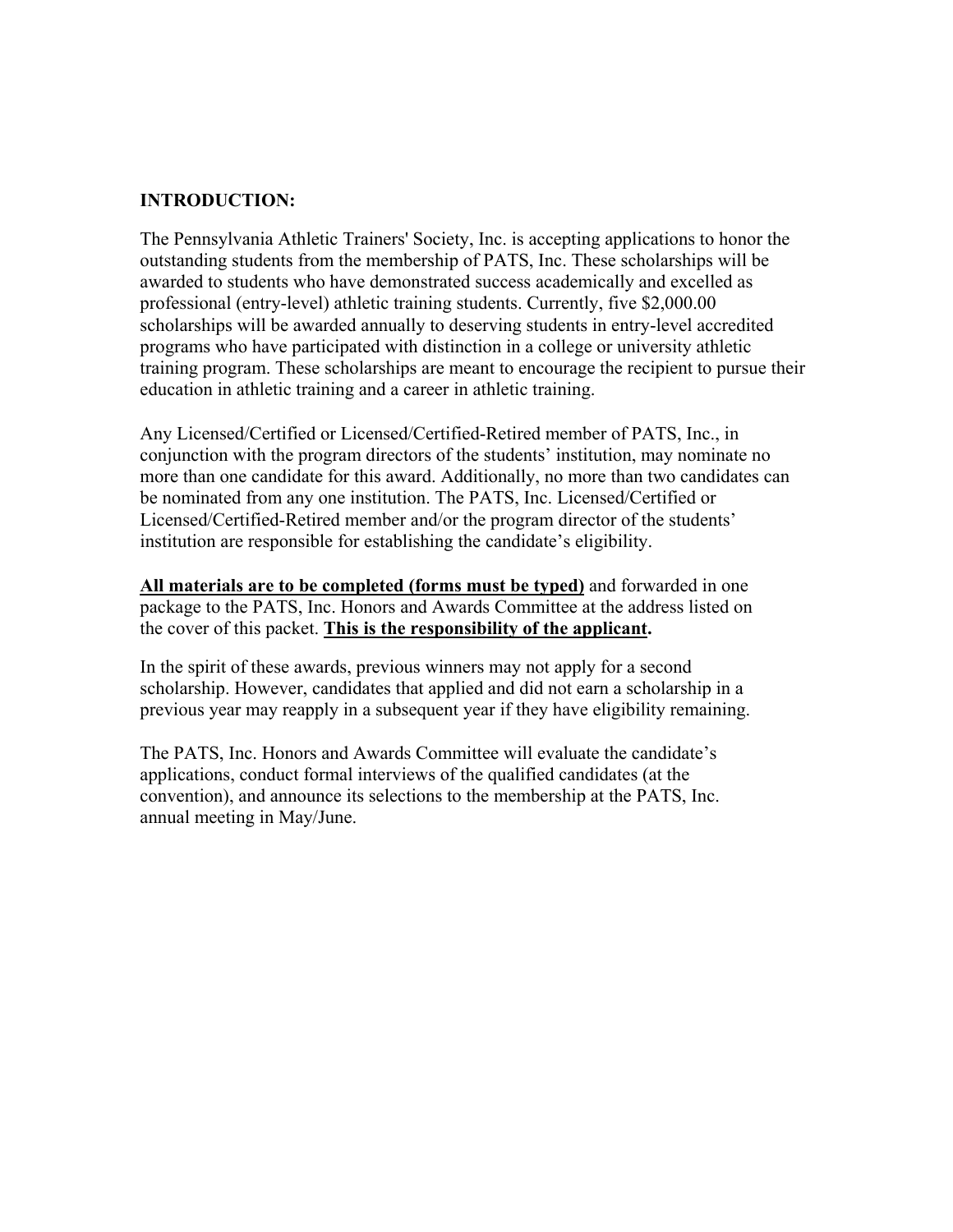#### **CRITERIA FOR THE STUDENT SCHOLARSHIPS**

To be eligible for consideration for a PATS, Inc. Scholarship, an applicant shall:

- have been a student member of PATS for a minimum of six months prior to the application deadline. - currently be enrolled in a CAATE approved/accredited curriculum or a program in CAATE candidacy within the Commonwealth and:

 - if a student in an undergraduate program, they shall be considered during their third/fourth year.

 - if a student in an undergraduate program requiring more than four years of a baccalaureate degree, they shall be considered during their fourth year.

- if a student in a professional (entry-level) Master's degree program, they shall be

considered during their first year of study and should apply after completion of their first semester in the Master's program (applicants must send both undergraduate and graduate transcripts).

- signify an intention to pursue the profession of athletic training as a means of livelihood - distinguish oneself through service initiatives, clinical and academic performance, and excel as an athletic training student at their institution. The emphasis of these awards is student involvement outside of the classroom (above and beyond required experiences).

- perform with distinction as a member of the Athletic Training Student Program at their institution.

- conduct oneself in a manner which has brought credit to themselves, their institution, and/or intercollegiate athletics and higher education.

#### **NOMINATING INSTRUCTIONS PATS, INC. PROFESSIONAL (ENTRY-LEVEL) SCHOLARSHIP AWARD**

- 1. Nominations shall be restricted to student members of PATS, Inc.
- 2. There are four forms to be completed and returned:
	- a. Student application completed and signed by the candidate.
	- b. Evaluation form to be completed and signed by the nominating athletic trainer.
	- c. Endorsement to be completed and signed by an academic professor.
	- d. Endorsement to be completed and signed by the College Dean, Department Chair or individual responsible for the nominee's academic program.
- 3. Please include the following with each application:
	- a. Official College Transcripts (graduate students must also send undergraduate transcripts)
	- b. Copies of all applicable membership cards (PATS, Inc., NATA, etc.) Applicants must be a member of PATS at least 6 months
	- c. Resume (indicating honors, awards, voluntary service, experience, certifications, memberships, etc.)
- 4. The **Applicant** is responsible for collecting all materials and forwarding them to the PATS, Inc. Honors and Awards Committee.

\*\*\*\*Completed nomination packets *must* be received by the Honors & Awards Committee by **April 1st**. Any application packets received after the April 1<sup>st</sup> deadline may be returned to the applicant at the discretion of the Honors and Awards Committee Chairperson.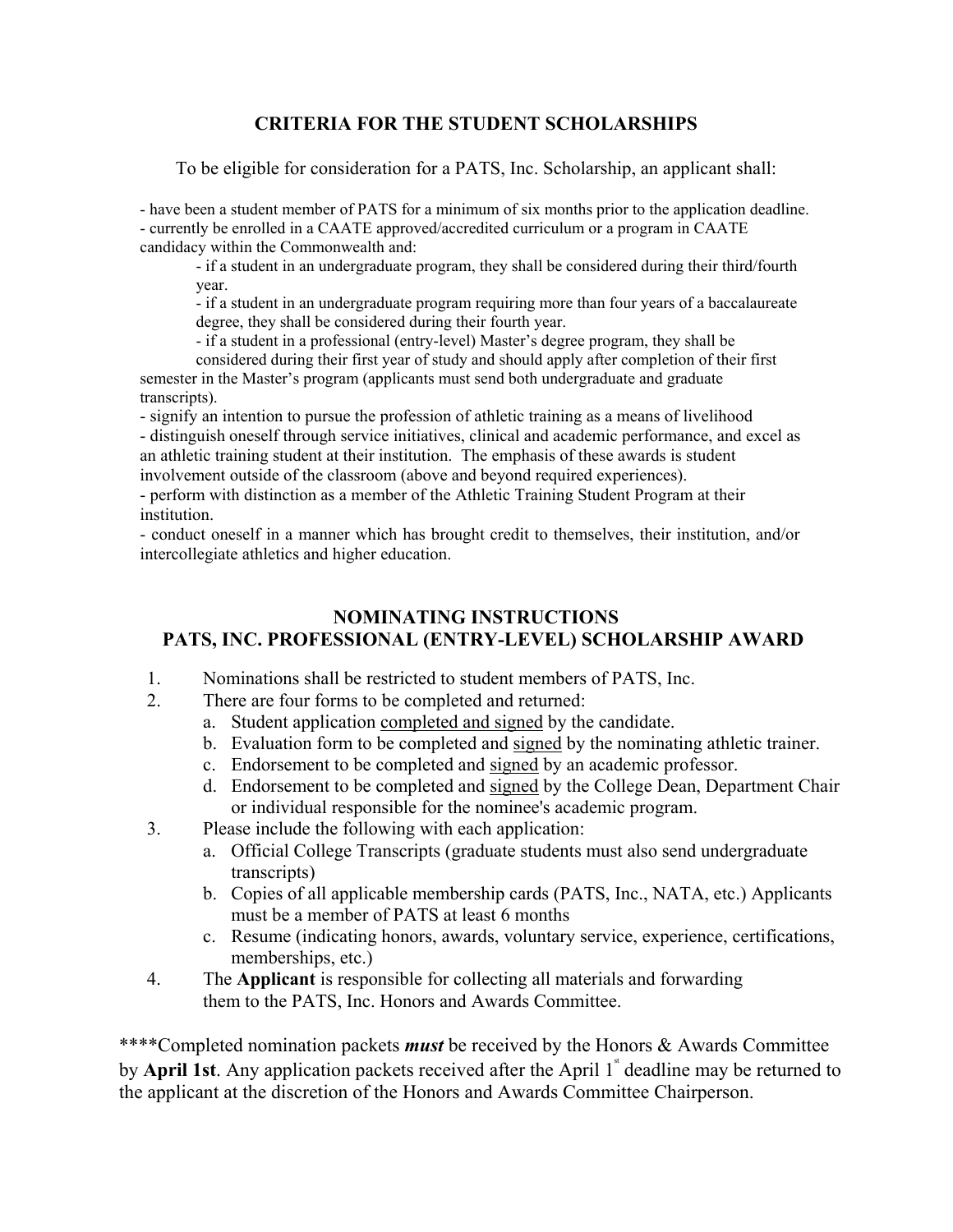

## THE PENNSYLVANIA ATHLETIC TRAINERS' SOCIETY, INC. STUDENT SCHOLARSHIP AWARD APPLICATION

| Name:                                                                            |                          |  |  |  |  |
|----------------------------------------------------------------------------------|--------------------------|--|--|--|--|
| Last,                                                                            | First                    |  |  |  |  |
|                                                                                  |                          |  |  |  |  |
| Institution:                                                                     |                          |  |  |  |  |
| Current Year: (Sr, 1st Yr. Masters) _____________ Graduation Date: _____________ |                          |  |  |  |  |
|                                                                                  |                          |  |  |  |  |
|                                                                                  | Street, City, State, Zip |  |  |  |  |
|                                                                                  |                          |  |  |  |  |
|                                                                                  |                          |  |  |  |  |
| <b>Permanent Address:</b>                                                        |                          |  |  |  |  |
| Street, City, State, Zip                                                         |                          |  |  |  |  |
|                                                                                  |                          |  |  |  |  |
|                                                                                  |                          |  |  |  |  |
|                                                                                  |                          |  |  |  |  |
|                                                                                  |                          |  |  |  |  |
|                                                                                  |                          |  |  |  |  |
| Email Address(es):                                                               |                          |  |  |  |  |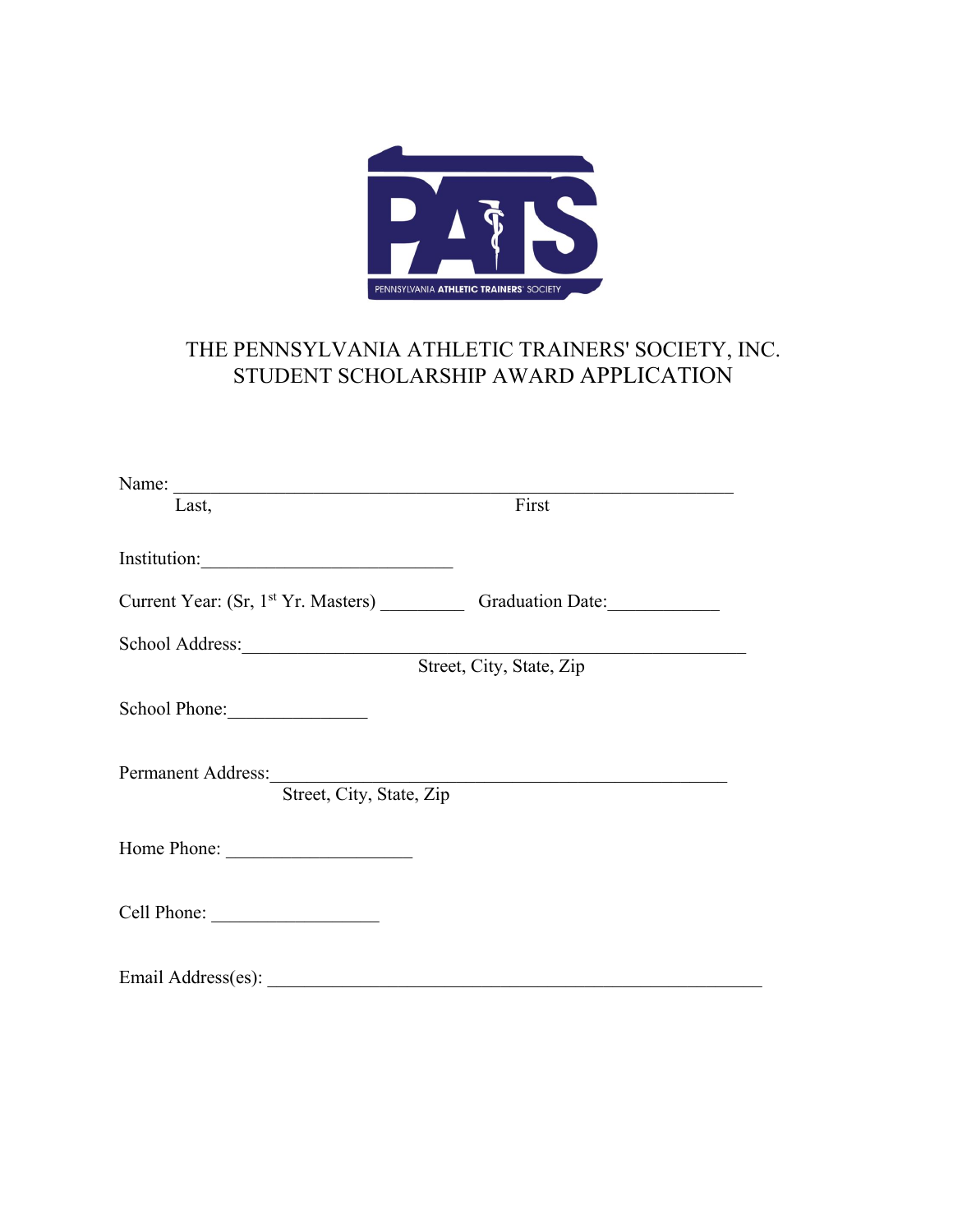Overall Grade Point Average on 4.00 Scale after fall semester of current year: \_\_\_\_\_\_\_

How long have you been a member of the NATA / PATS? \_\_\_\_\_\_\_

Year that you joined: What is your NATA number (if member)?

What is your student NPI number:

Do you plan on pursuing a career within the field of athletic training? \_\_\_\_\_\_\_\_\_

| Signature of Applicant: |  |
|-------------------------|--|
|                         |  |

 $\mathcal{L}_\text{G}$  , and the contribution of the contribution of the contribution of the contribution of the contribution of the contribution of the contribution of the contribution of the contribution of the contribution of t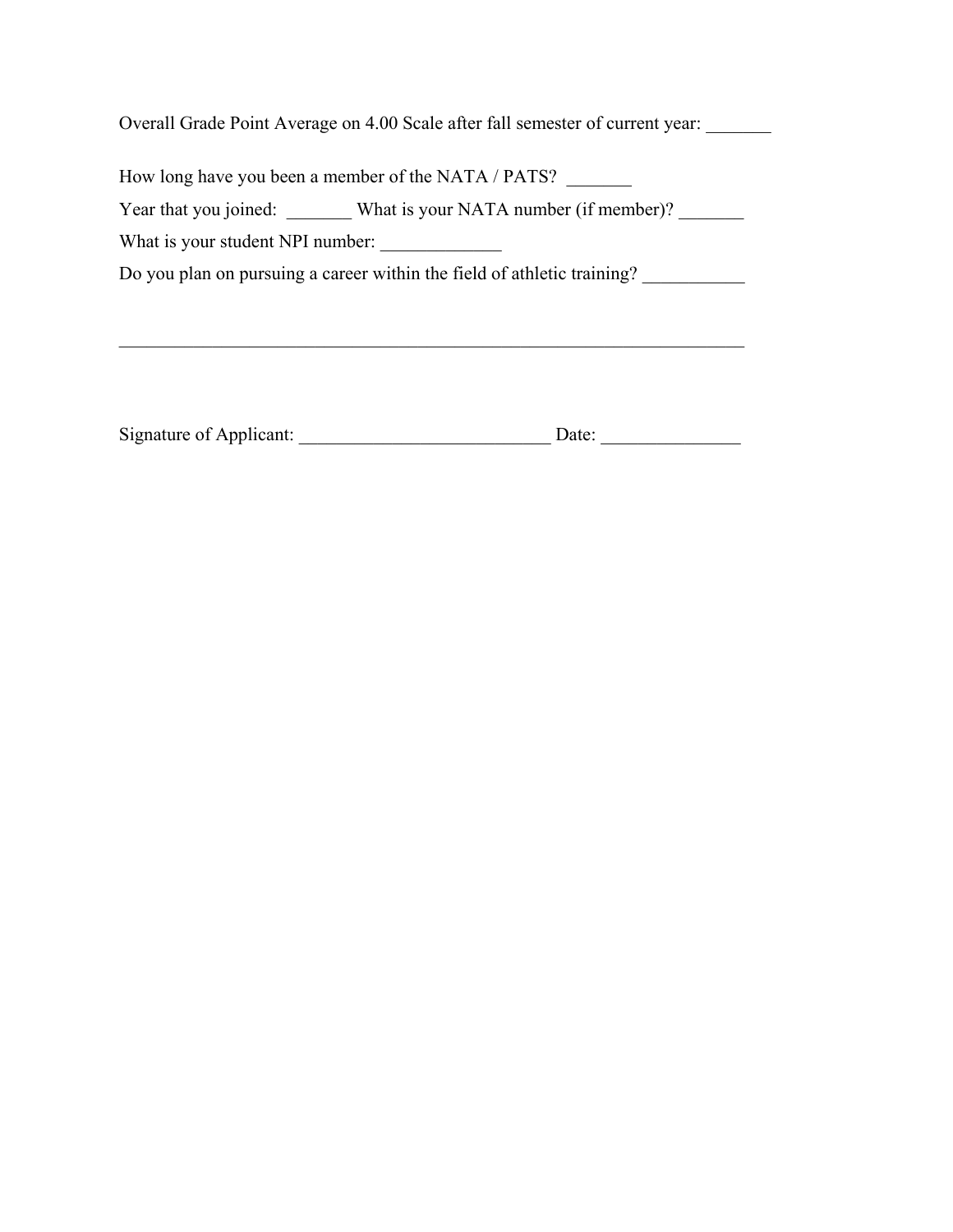#### **STUDENT'S APPLICATION (CONTINUED) ACTIVITY PARTICIPATION**

Organization/Activity

Leadership Position/Role Awards/Recognition

School or Class Offices:

Other (Civic, Religious, etc.)

#### **ACADEMIC AWARDS**

Honors Awarded by your School or Institution:

#### **ATHLETIC TRAINING STUDENT ACTIVITIES**

List duties other than normal work-related duties you performed that are related to athletic training: (Such as EMT, emergency room volunteer, workshops and seminars attended, youth league volunteer, etc.)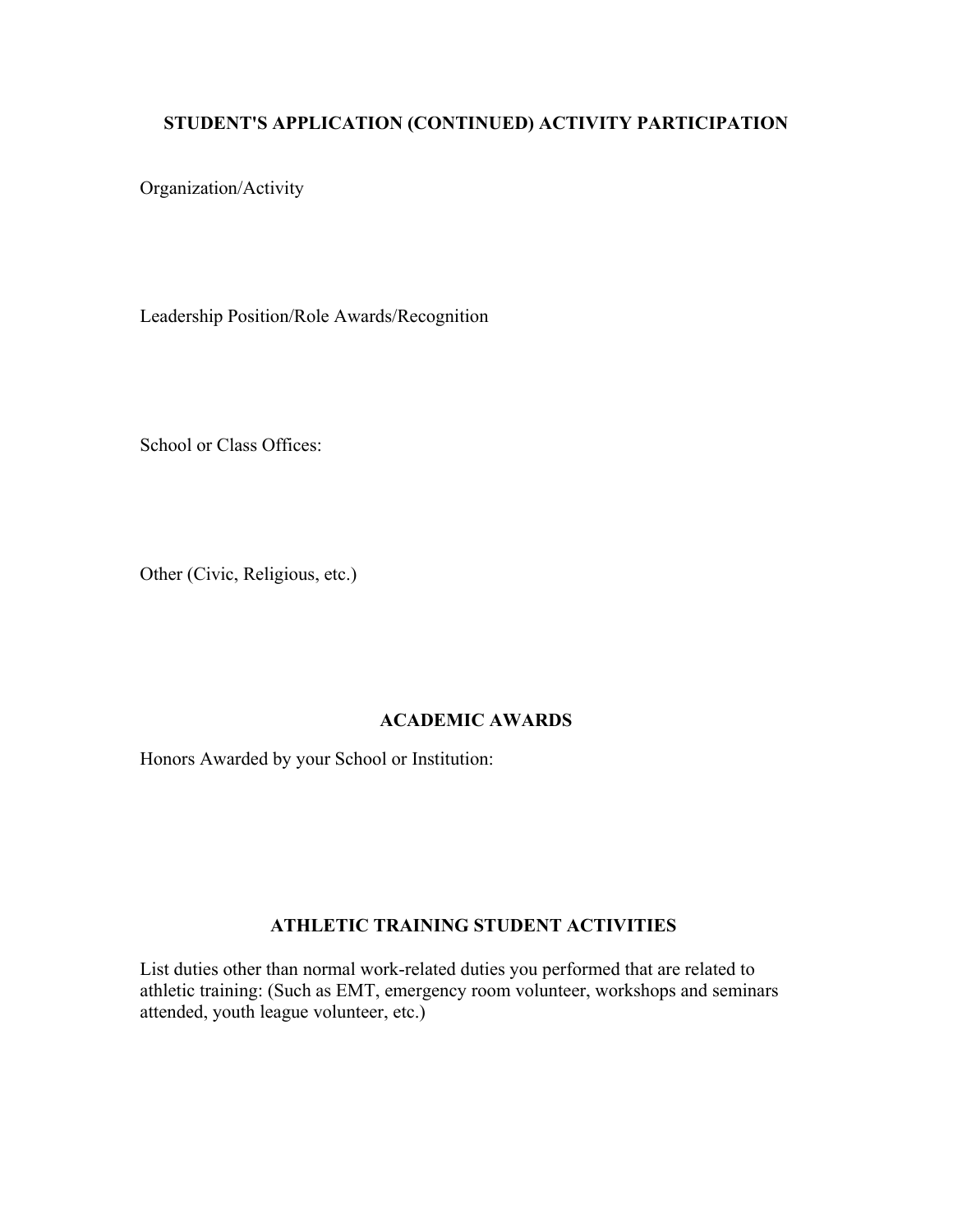## **ATHLETIC TRAINING STUDENT CLINICAL EXPERIENCE and ESSAY**

**\*\* Please limit your answer to ONE page or less –** double spaced, 11 font

Please write an essay about yourself. Describe how you became interested in athletic training. Provide us with details on your most significant clinical experiences. In addition, please tell us about your professional goal(s) as it/they relate(s) to the athletic training profession.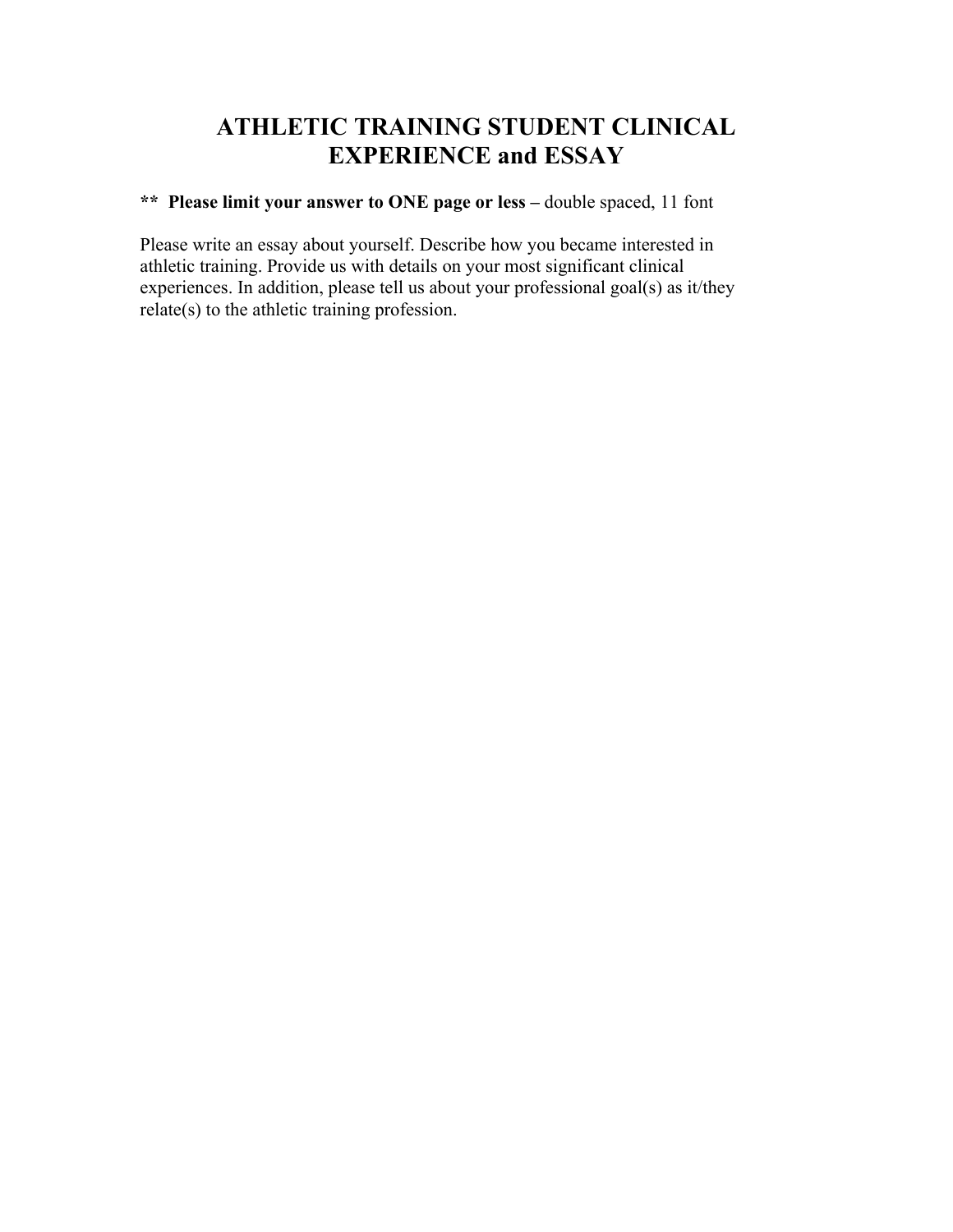

## THE PENNSYLVANIA ATHLETIC TRAINERS' SOCIETY, INC. PATS STUDENT SCHOLARSHIP PROGRAM

### COLLEGE DEAN, DEPARTMENT CHAIR, PROGRAM DIRECTOR OR ACADEMIC REFERENCE

| Nominee's Name:                           |        |         |                                  |                                                                                                                           |
|-------------------------------------------|--------|---------|----------------------------------|---------------------------------------------------------------------------------------------------------------------------|
|                                           | (Last) | (First) | (Middle)                         |                                                                                                                           |
| Institution:                              |        |         |                                  | Class/Year:                                                                                                               |
|                                           |        |         | <b>ACADEMIC PROGRESS</b>         |                                                                                                                           |
| Degree Program:                           |        |         |                                  |                                                                                                                           |
| Major:<br>Minor:<br>Certifications, etc.: |        |         |                                  |                                                                                                                           |
|                                           |        |         |                                  | Hours required for graduation: _________ Hours completed toward graduation: _____                                         |
|                                           |        |         |                                  | Cumulative Grade Point Average at Certifying Institution: ______________________<br>G.P.A. for Athletic Training Courses: |
|                                           |        |         |                                  | (Based on 4.00 Maximum)                                                                                                   |
| Signature:                                |        |         | Dean, Chair, or Program Director | Date:                                                                                                                     |
|                                           |        |         |                                  |                                                                                                                           |
|                                           |        |         |                                  |                                                                                                                           |
|                                           |        |         |                                  |                                                                                                                           |

Print Name: \_\_\_\_\_\_\_\_\_\_\_\_\_\_\_\_\_\_\_\_\_\_\_\_\_\_\_\_\_\_\_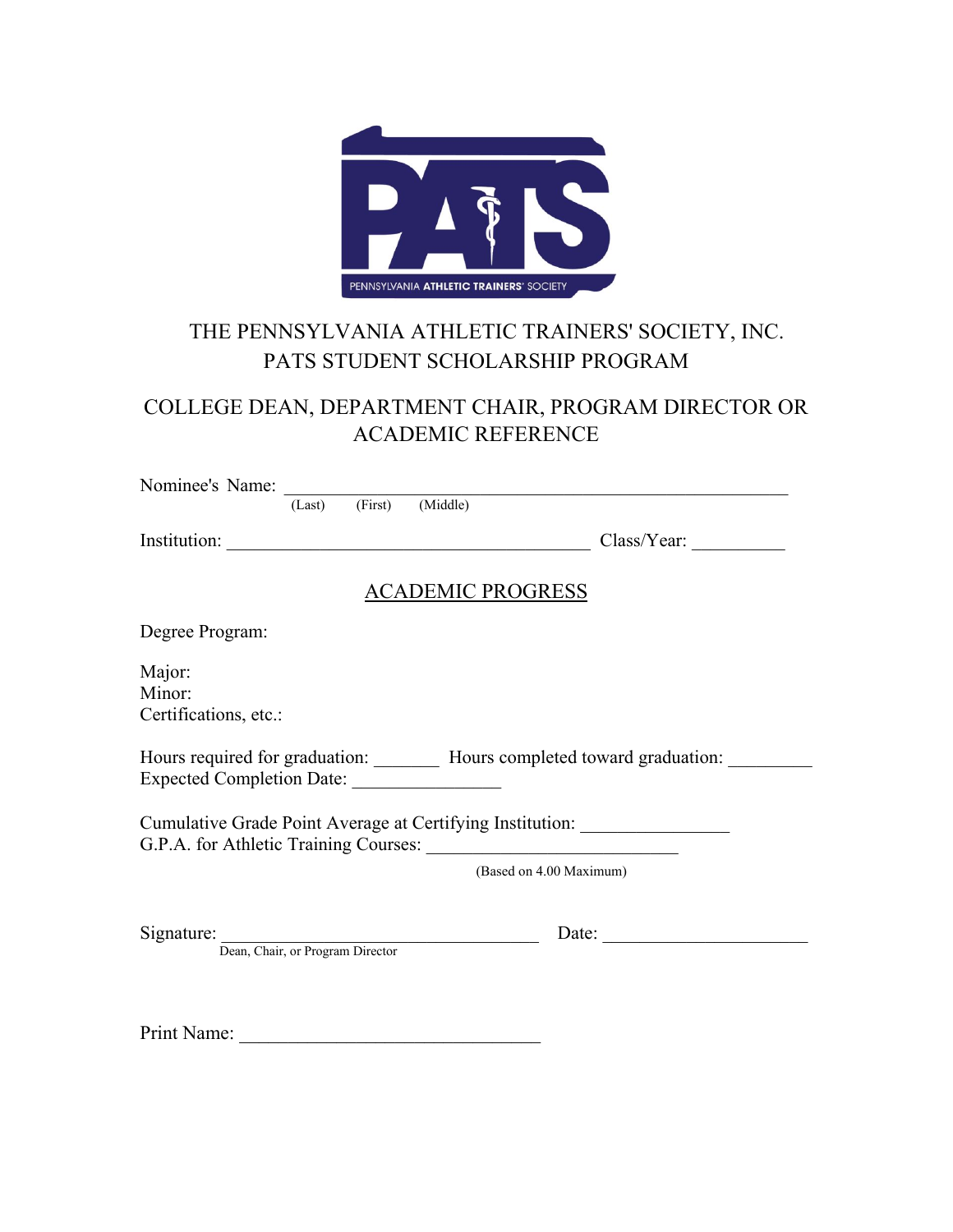

## **THE PENNSYLVANIA ATHLETIC TRAINERS' SOCIETY, INC. PATS STUDENT SCHOLARSHIP PROGRAM**

### **ACADEMIC PROFESSOR RECOMMENDATION FORM**

*This form is to be completed by a faculty member of the nominee's institution who is not associated with the athletic training program for undergraduate AT applicants. Graduate students may use a faculty member associated with the AT program.* 

Please comment on the nominee's ability to pursue advanced study in athletic training or a related field. This may include attesting to the student's knowledge or clinical expertise. In other words, what sets this student apart from others?

Is there anything which might impede this individual's ability to pursue athletic training as a profession? If "Yes", please explain:

This evaluation is based upon the following criteria:

Student's performance in the following CLASS(ES):

How long you have known the applicant:

**Print Name: \_\_\_\_\_\_\_\_\_\_\_\_\_\_\_\_\_\_\_\_\_\_\_\_\_\_\_\_\_\_** 

**Title: \_\_\_\_\_\_\_\_\_\_\_\_\_\_\_\_\_\_\_\_\_\_\_\_\_\_\_\_\_\_\_\_\_\_\_\_**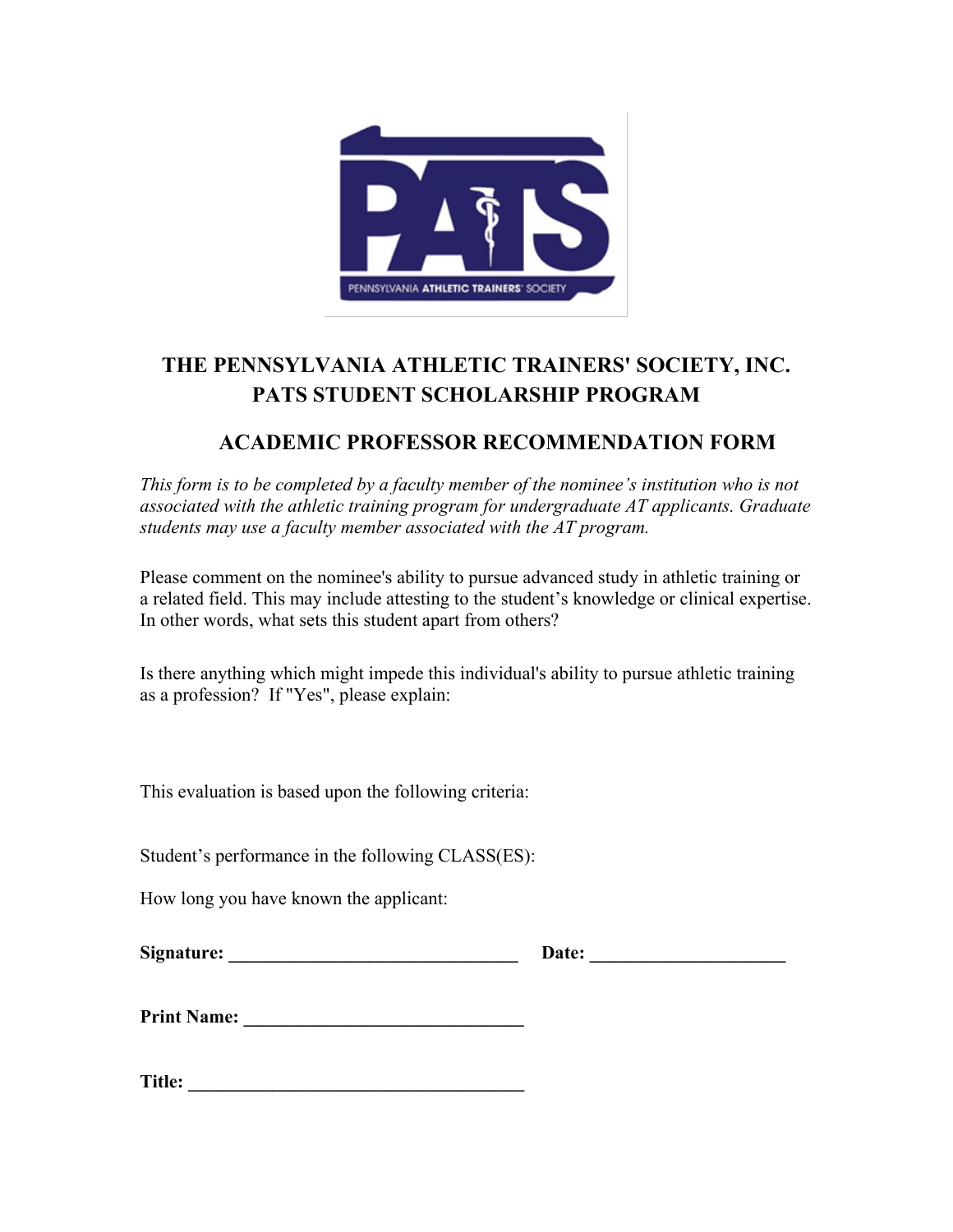

## **THE PENNSYLVANIA ATHLETIC TRAINERS' SOCIETY, INC. PATS STUDENT SCHOLARSHIP PROGRAM**

#### **CERTIFIED ATHLETIC TRAINER – PRECEPTOR RECOMMENDATION**

**Student's Name: \_\_\_\_\_\_\_\_\_\_\_\_\_\_\_\_\_\_\_\_\_\_\_\_\_\_\_\_\_\_\_\_\_\_\_\_\_\_\_\_\_\_\_\_\_\_**

Last, First

|                                                           | Outstanding<br>Top 5-10% | <b>Excellent Top</b><br>25% | Good Top 40% | Unable to Judge |
|-----------------------------------------------------------|--------------------------|-----------------------------|--------------|-----------------|
| Ability to Communicate: Verbal                            |                          |                             |              |                 |
| Ability to Communicate: Written                           |                          |                             |              |                 |
| Ability to Relate to Co-workers                           |                          |                             |              |                 |
| Initiative and Work Ethic                                 |                          |                             |              |                 |
| Dependability/Reliability                                 |                          |                             |              |                 |
| Judgment/Common Sense                                     |                          |                             |              |                 |
| Accepts Constructive Criticism                            |                          |                             |              |                 |
| Leadership                                                |                          |                             |              |                 |
| Ability to Think Creatively                               |                          |                             |              |                 |
| Fitness for a Career in Athletic<br>Training              |                          |                             |              |                 |
| Earnestness about a Career in<br><b>Athletic Training</b> |                          |                             |              |                 |